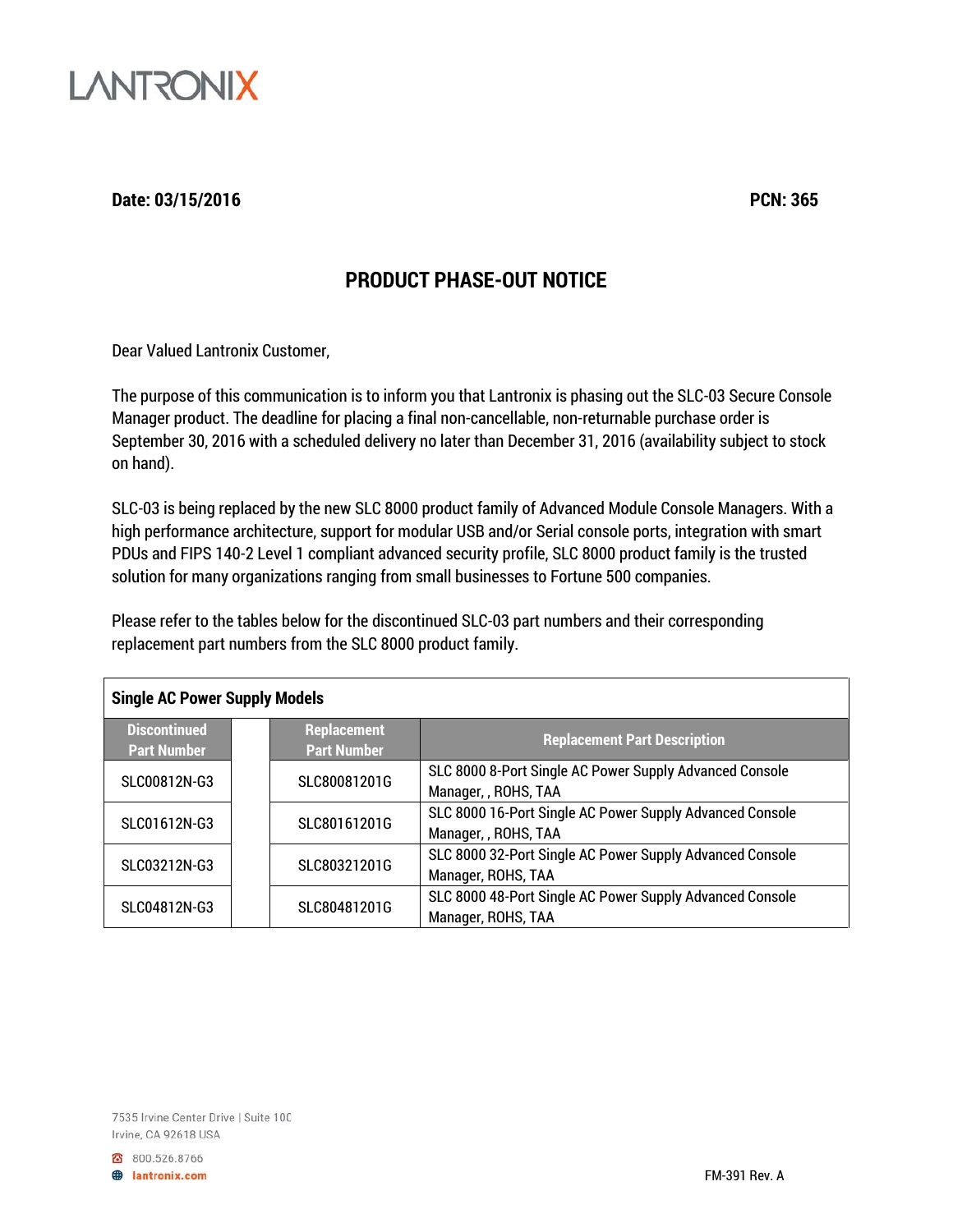# **LANTRONIX**

| <b>Dual AC Power Supply Models</b>        |  |                                          |                                                                              |
|-------------------------------------------|--|------------------------------------------|------------------------------------------------------------------------------|
| <b>Discontinued</b><br><b>Part Number</b> |  | <b>Replacement</b><br><b>Part Number</b> | <b>Replacement Part Description</b>                                          |
| SLC00822N-G3                              |  | SLC80082201G                             | SLC 8000 8-Port Dual AC Power Supply Advanced Console Manager,<br>ROHS, TAA  |
| SLC01622N-G3                              |  | SLC80162201G                             | SLC 8000 16-Port Dual AC Power Supply Advanced Console<br>Manager, ROHS, TAA |
| SLC03222N-G3                              |  | SLC80322201G                             | SLC 8000 32-Port Dual AC Power Supply Advanced Console<br>Manager, ROHS, TAA |
| SLC04822N-G3                              |  | SLC80482201G                             | SLC 8000 48-Port Dual AC Power Supply Advanced Console<br>Manager, ROHS, TAA |

| <b>Dual DC Power Supply Models</b>        |  |                                          |                                     |  |
|-------------------------------------------|--|------------------------------------------|-------------------------------------|--|
| <b>Discontinued</b><br><b>Part Number</b> |  | <b>Replacement</b><br><b>Part Number</b> | <b>Replacement Part Description</b> |  |
| SLC00824N-G3                              |  | No replacement available                 |                                     |  |
| SLC01624N-G3                              |  | No replacement available                 |                                     |  |
| SLC03224N-G3                              |  | No replacement available                 |                                     |  |
| SLC04824N-G3                              |  | No replacement available                 |                                     |  |

More information about SLC 8000 *Advanced Console* Manager is available on our website <http://www.lantronix.com/products/lantronix-slc-8000/>

If you have any questions, please contact your sales representative or Lantronix Technical Support at (800) 422-7044 or (949) 453-7198.

## **LANTRONIX**

800.526.8766 **B** lantronix.com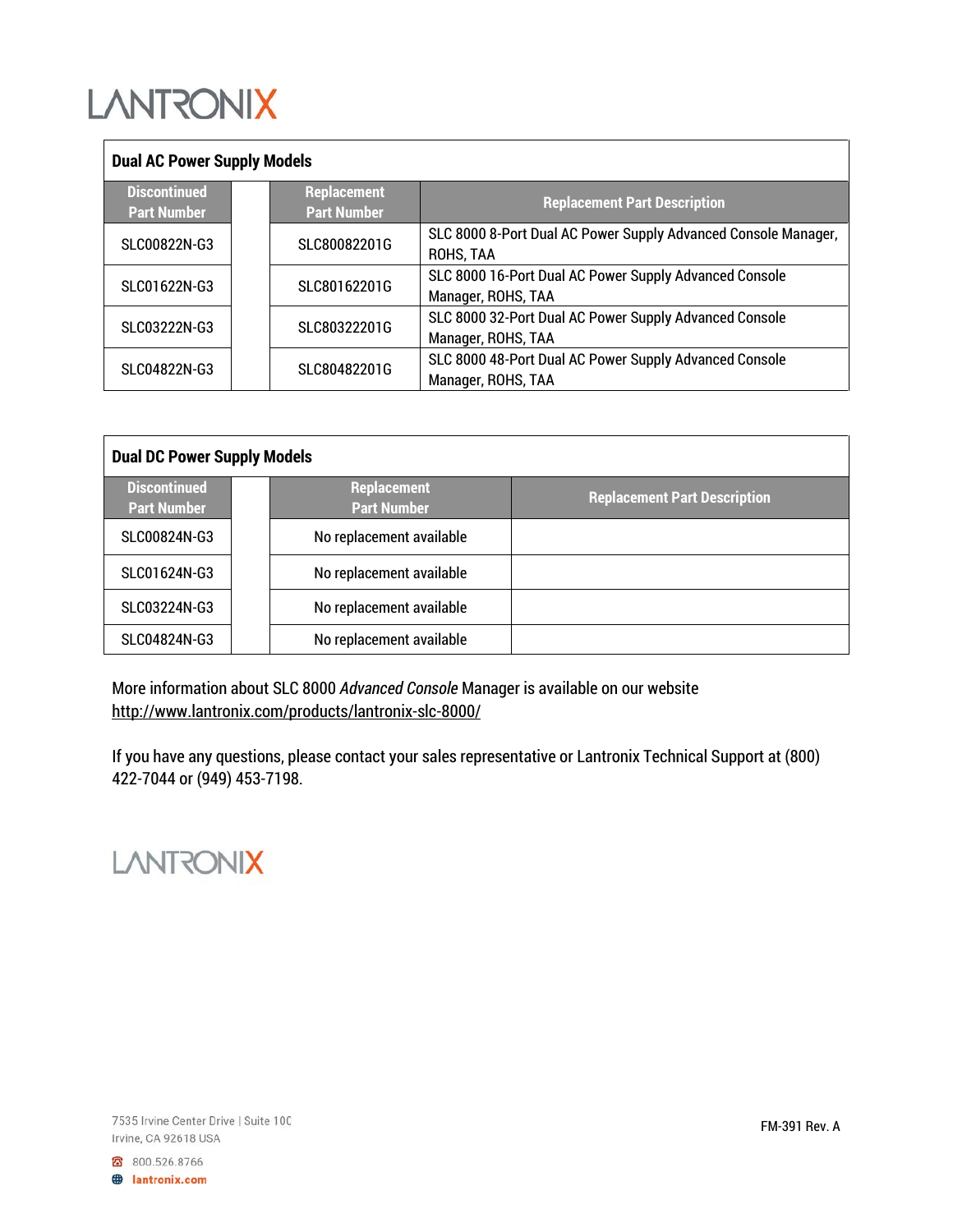Date: 03/15/2016 PCN: 366

## PRODUCT PHASE-OUT NOTICE

Dear Valued Lantronix Customer,

The purpose of this communication is to inform you that Lantronix is phasing out SLC-03 Secure Console Manager product. The deadline for placing a final non-cancellable, non-returnable purchase order is September 30, 2016 with a scheduled delivery no later than December 31, 2016 (availability subject to stock on hand).

SLC-03 is being replaced by the new SLC 8000 product family of Advanced Module Console Managers. With a high performance architecture, support for modular USB and/or Serial console ports, integration with smart PDUs and FIPS 140-2 Level 1 compliant advanced security profile, SLC 8000 product family is the trusted solution for many organizations ranging from small businesses to Fortune 500 companies.

Please refer to the tables below for the discontinued SLC-03 part numbers and their corresponding replacement part numbers from the SLC 8000 product family.

| <b>Single AC Power Supply Models</b>      |  |                                   |                                                                       |  |
|-------------------------------------------|--|-----------------------------------|-----------------------------------------------------------------------|--|
| <b>Discontinued</b><br><b>Part Number</b> |  | Replacement<br><b>Part Number</b> | <b>Replacement Part Description</b>                                   |  |
| SLC00812N-C3                              |  | SLC80081201S                      | SLC8000 8-Port Single AC Power Supply Advanced Console Manager, RoHS  |  |
| SLC01612N-C3                              |  | SLC80161201S                      | SLC8000 16-Port Single AC Power Supply Advanced Console Manager, RoHS |  |
| SLC03212N-C3                              |  | SLC80321201S                      | SLC8000 32-Port Single AC Power Supply Advanced Console Manager, RoHS |  |
| SLC04812N-C3                              |  | SLC80481201S                      | SLC8000 48-Port Single AC Power Supply Advanced Console Manager, RoHS |  |

| <b>Dual AC Power Supply Models</b> |                                   |                                     |  |  |
|------------------------------------|-----------------------------------|-------------------------------------|--|--|
| Discontinued<br><b>Part Number</b> | Replacement<br><b>Part Number</b> | <b>Replacement Part Description</b> |  |  |
| SLC00822N-C3                       | No replacement available          |                                     |  |  |
| SLC01622N-C3                       | No replacement available          |                                     |  |  |
| SLC03222N-C3                       | No replacement available          |                                     |  |  |
| SLC04822N-C3                       | No replacement available          |                                     |  |  |

7535 Irvine Center Drive | Suite 100 Irvine, CA 92618 USA

800.526.8766 **B** lantronix.com

Г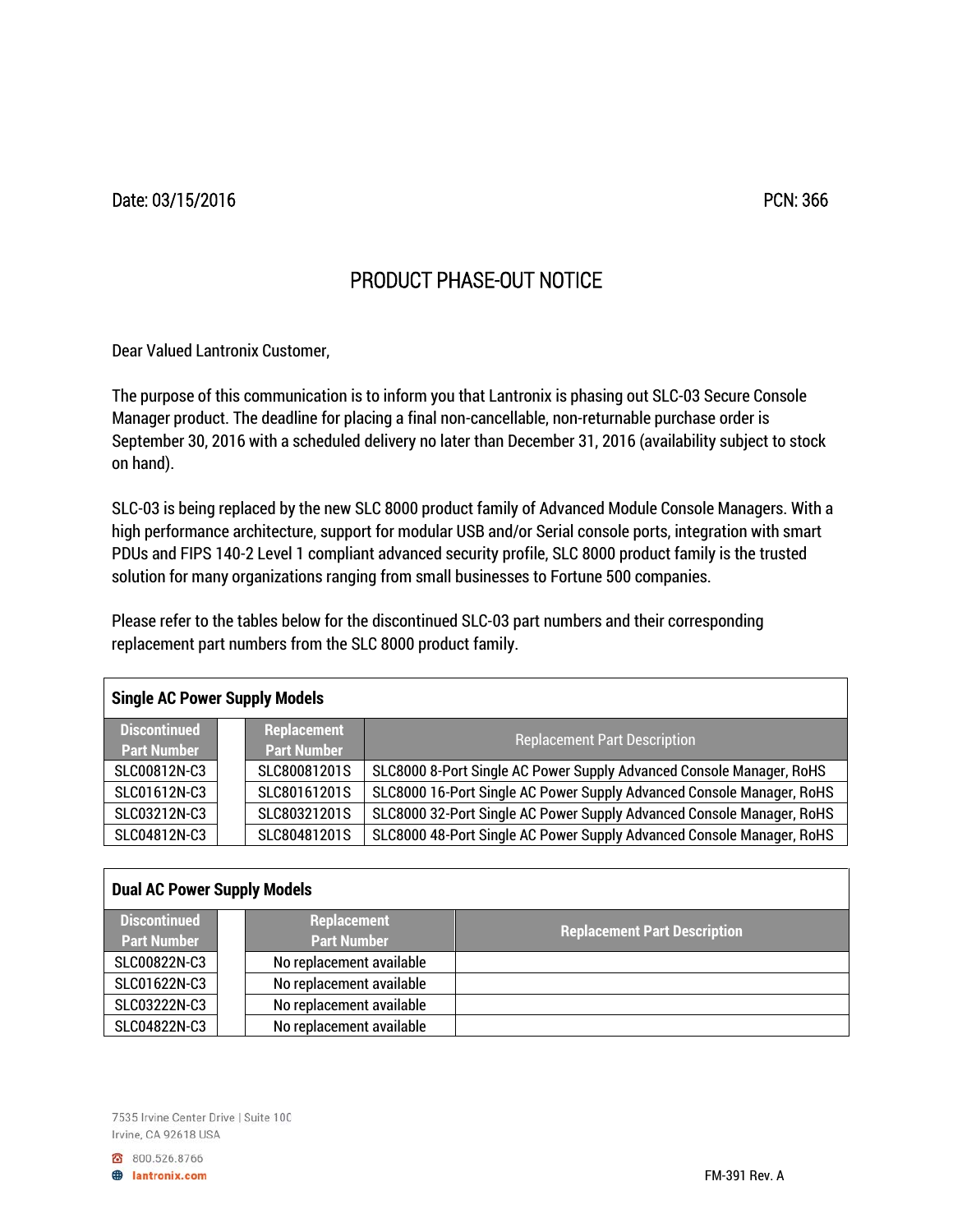

More information about SLC 8000 *Advanced Console* Manager is available on our website <http://www.lantronix.com/products/lantronix-slc-8000/>

If you have any questions, please contact your sales representative or Lantronix Technical Support at (800) 422-7044 or (949) 453-7198.

## **LANTRONIX**

7535 Irvine Center Drive | Suite 100 Irvine, CA 92618 USA

800.526.8766 **B** lantronix.com FM-391 Rev. A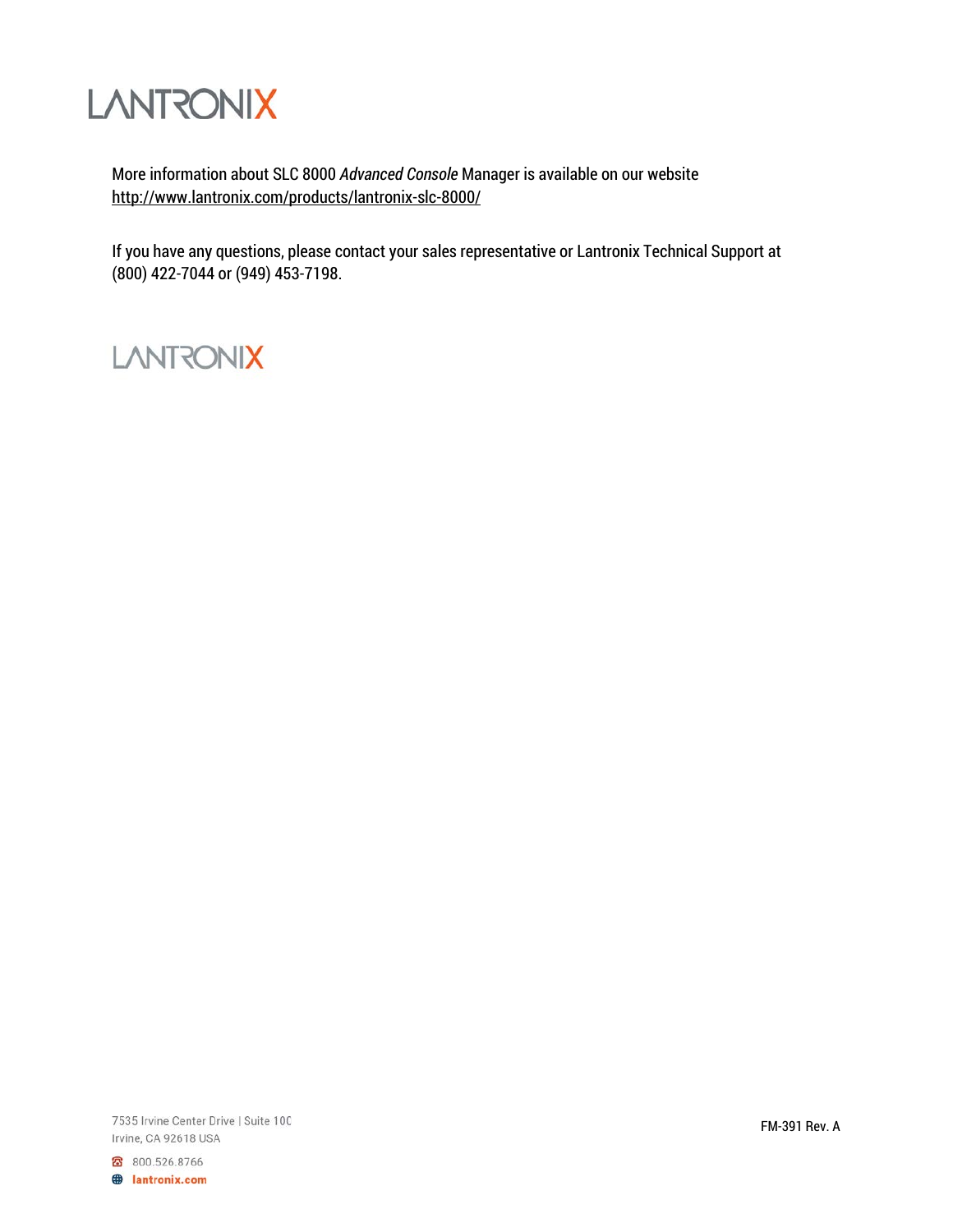

#### **Date: 03/15/2016 PCN: 367**

### **PRODUCT PHASE-OUT NOTICE**

Dear Valued Lantronix Customer,

The purpose of this communication is to inform you that Lantronix is phasing out the SLC-03 Secure Console Manager product. The deadline for placing a final non-cancellable, non-returnable purchase order is on September 30, 2016 with a scheduled delivery no later than December 31, 2016 (availability subject to stock on hand).

SLC-03 is being replaced by the new SLC 8000 product family of Advanced Module Console Managers. With a high performance architecture, support for modular USB and/or Serial console ports, integration with smart PDUs and FIPS 140-2 Level 1 compliant advanced security profile, SLC 8000 product family is the trusted solution for many organizations ranging from small businesses to Fortune 500 companies.

Please refer to the tables below for the discontinued SLC-03 part numbers and their corresponding replacement part numbers from the SLC 8000 product family.

### **Single AC Power Supply Models**

| <b>Discontinued</b><br><b>Part Number</b> | Replacement<br><b>Part Number</b> | <b>Replacement Part Description</b>                                    |
|-------------------------------------------|-----------------------------------|------------------------------------------------------------------------|
| SLC00812N-03                              | SLC80081201S                      | SLC 8000 8-Port Single AC Power Supply Advanced Console Manager, RoHS  |
| SLC01612N-03                              | SLC80161201S                      | SLC 8000 16-Port Single AC Power Supply Advanced Console Manager, RoHS |
| SLC03212N-03                              | SLC80321201S                      | SLC 8000 32-Port Single AC Power Supply Advanced Console Manager, RoHS |
| SLC04812N-03                              | SLC80481201S                      | SLC 8000 48-Port Single AC Power Supply Advanced Console Manager, RoHS |

#### **Dual AC Power Supply Models**

| <b>Discontinued</b><br><b>Part Number</b> | Replacement<br><b>Part Number</b> | <b>Replacement Part Description</b>                                  |
|-------------------------------------------|-----------------------------------|----------------------------------------------------------------------|
| SLC00822N-03                              | SLC80082201S                      | SLC 8000 8-Port Dual AC Power Supply Advanced Console Manager, RoHS  |
| SLC01622N-03                              | SLC80162201S                      | SLC 8000 16-Port Dual AC Power Supply Advanced Console Manager, RoHS |
| SLC03222N-03                              | SLC80322201S                      | SLC 8000 32-Port Dual AC Power Supply Advanced Console Manager, RoHS |
| SLC04822N-03                              | SLC80482201S                      | SLC 8000 48-Port Dual AC Power Supply Advanced Console Manager, RoHS |

7535 Irvine Center Drive | Suite 100 Irvine, CA 92618 USA

800.526.8766

**B** lantronix.com